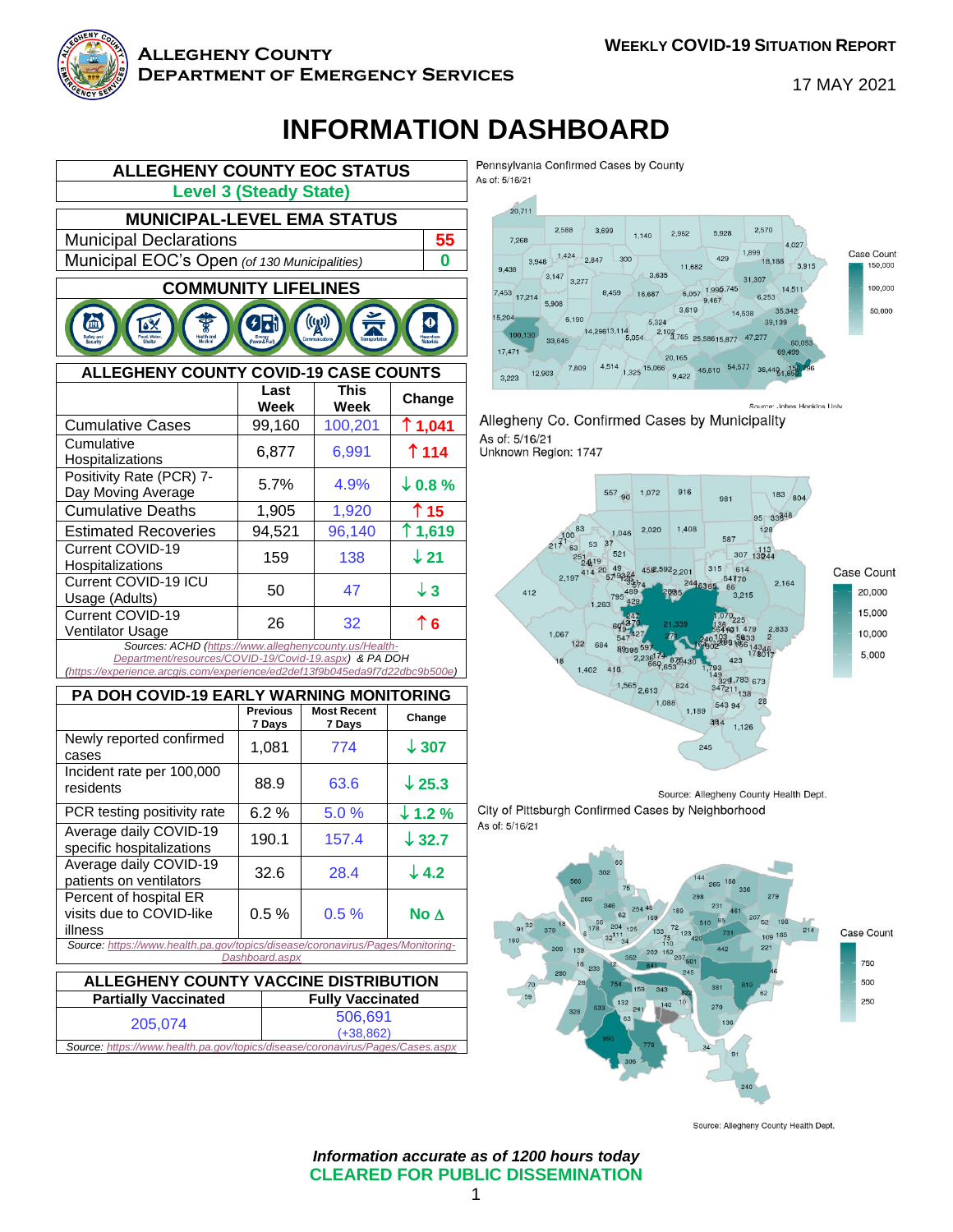**Allegheny County**

**Department of Emergency Services**

17 MAY 2021

#### **Timeseries Data:** Pennsylvania **Allegheny County Cumulative Cases and Deaths Cumulative Cases and Deaths** 100,000 1.000.000 75,000 100.130 1,186,798 750,000 50,000 500,000 25,000 250,000  $\overline{0}$  $\overline{O}$ Apr 2020Jul 2020Oct 2020Jan 2021Apr 2021 Apr 2020 Jul 2020 Oct 2020 Jan 2021 Apr 2021 **Cumulative Cases Cumulative Deaths New Cases New Cases** 10,000 1,000 500 5,000  $\Omega$ 1,819  $\overline{0}$ 49 Apr 2020 Jul 2020 Oct 2020 Jan 2021 Apr 2021 Apr 2020 Jul 2020 Oct 2020 Jan 2021 Apr 2021 Source: Johns Hopkins Univ. New Cases 7-day Avg

#### **KANE COMMUNITY LIVING CENTERS:**

|                 | <b>RESIDENTS</b>                          |                                   |                                 | <b>STAFF</b>  |                                |                                   |           |
|-----------------|-------------------------------------------|-----------------------------------|---------------------------------|---------------|--------------------------------|-----------------------------------|-----------|
| <b>Facility</b> | <b>Current</b><br><b>COVID-</b><br>$19 +$ | <b>Cumulative</b><br>$COVID-19 +$ | Recovered/<br><b>Discharged</b> | <b>Deaths</b> | <b>Current</b><br>$COVID-19 +$ | <b>Cumulative</b><br>$COVID-19 +$ | Recovered |
| Glen Hazel      |                                           | 96                                | 76                              | 21            |                                | 109                               | 109       |
| Scott           |                                           | 154                               | 135                             | 21            |                                | 86                                | 85        |
| McKeesport      |                                           | 41                                | 38                              |               |                                | 59                                | 58        |
| Ross            |                                           | 30                                | 22                              |               |                                | 50                                | 50        |

*Source: Allegheny County [\(https://www.alleghenycounty.us/kane/index.aspx\)](https://www.alleghenycounty.us/kane/index.aspx)*

#### **ALLEGHENY COUNTY NURSING AND PERSONAL CARE FACILITIES:**

| <b>Number of Facilities</b><br>with Cases                                                                   | <b>Number of Cases</b><br><b>Among Residents</b> | <b>Number of Cases</b><br><b>Among Employees</b> | <b>Number of Deaths</b> |  |
|-------------------------------------------------------------------------------------------------------------|--------------------------------------------------|--------------------------------------------------|-------------------------|--|
| 165                                                                                                         | 5.732                                            | 2,423                                            | 1,032                   |  |
| Source: PA Department of Health (https://www.health.pa.gov/topics/disease/coronavirus/Pages/LTCF-Data.aspx) |                                                  |                                                  |                         |  |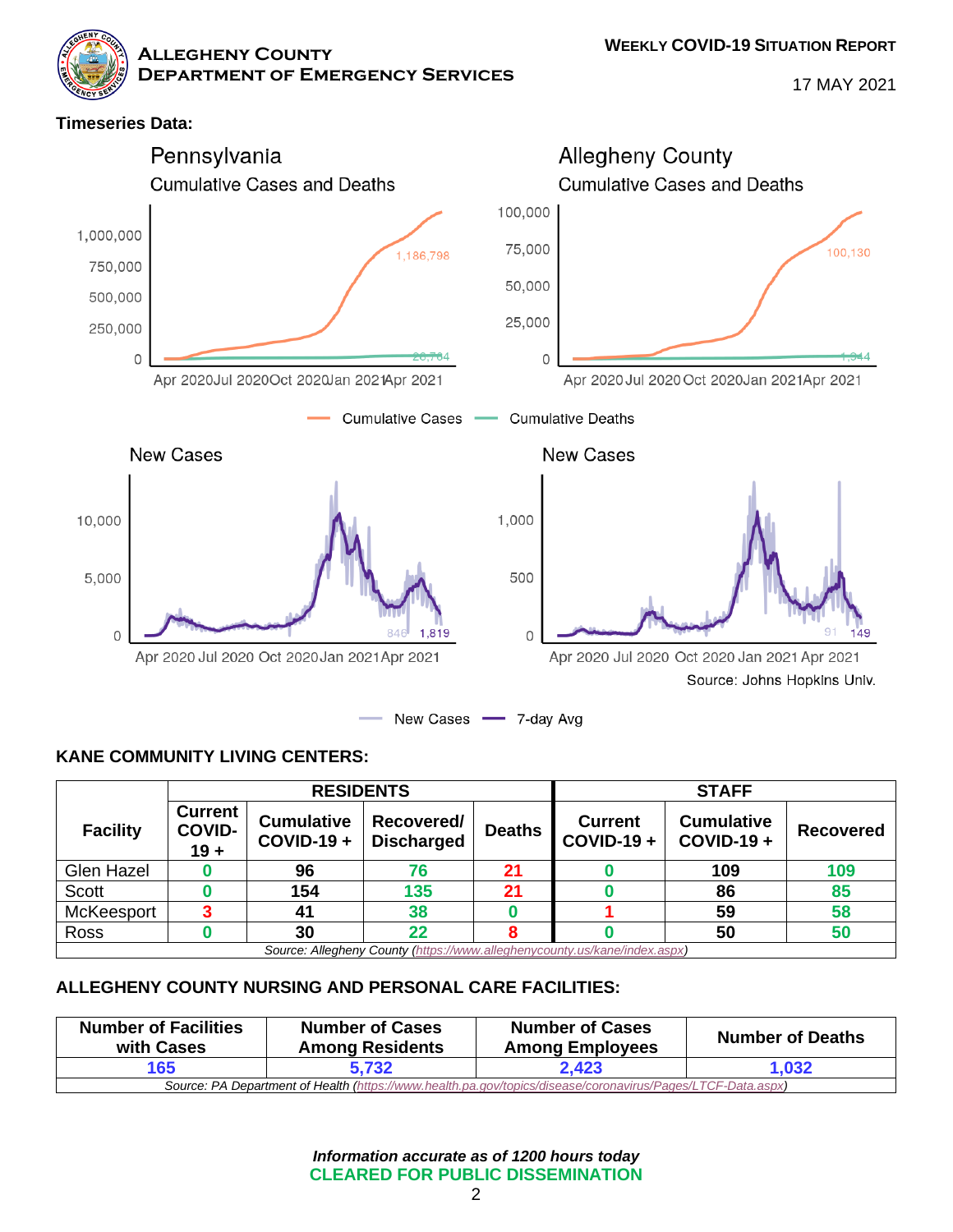

#### **Allegheny County Department of Emergency Services**

## **WEEKLY COVID-19 SITUATION REPORT**

#### 17 MAY 2021

#### **ALLEGHENY COUNTY MUNICIPAL DECLARATIONS OF DISASTER:**

- Avalon
- **Aspinwall**
- Baldwin Boro
- **Bethel Park**
- **Blawnox**
- **Carnegie**
- Castle Shannon
- Cheswick
- **Churchill**
- **Clairton**
- **Crafton**
- **Dravosburg**
- Duquesne
- East Pittsburgh
- Edgewood
- Elizabeth Boro
- Etna
- **Forest Hills**
- Fox Chapel
- Frankllin Park
- Hampton
- Harmar
- Homestead
- Ingram
- Jefferson Hills
- Lincoln
- **McCandless**
- Millvale
- Mt. Lebanon
- North Fayette
- Oakdale
- Ohio
- Penn Hills
- Pennsbury Village
- Pine
- Pitcairn
- **Pittsburgh**
- Port Vue
- Rankin
- **Reserve** • Robinson
- 
- Ross
- Sewickley Boro
- Sewickley Heights
- Shaler
- **Sharpsburg**
- Springdale Boro
- **Swissvale**
- Turtle Creek
- Verona
- West Deer
- **Whitaker**
- White Oak
- **Wilkins**
- Wilmerding

#### **SCHOOL DISTRICT STATUS:** *(No new status reported for 17MAY2021)*

| <b>District</b>                             | <b>Current Status</b><br>(In-Person, Remote, or Hybrid) | <b>District</b>                                    | <b>Current Status</b><br>(In-Person, Remote, or Hybrid) |  |  |  |
|---------------------------------------------|---------------------------------------------------------|----------------------------------------------------|---------------------------------------------------------|--|--|--|
| Allegheny Valley                            | In-Person                                               | North Allegheny                                    | In-Person                                               |  |  |  |
| Avonworth                                   | In-Person                                               | <b>North Hills</b>                                 | In-Person                                               |  |  |  |
| <b>Baldwin-Whitehall</b>                    | In-Person                                               | Northgate                                          | <b>H</b> vbrid                                          |  |  |  |
| <b>Bethel Park</b>                          | In-Person                                               | Penn Hills                                         | In-Person                                               |  |  |  |
| Brentwood Borough                           | <b>H</b> vbrid                                          | Pine-Richland                                      | In-Person                                               |  |  |  |
| Carlynton                                   | In-Person                                               | Pittsburgh Public Schools                          | Hybrid                                                  |  |  |  |
| <b>Chartiers Valley</b>                     | In-Person                                               | Plum Borough                                       | In-Person                                               |  |  |  |
| <b>Clairton City</b>                        | <b>H</b> vbrid                                          | <b>Quaker Valley</b>                               | <b>H</b> vbrid                                          |  |  |  |
| Cornell                                     | Hybrid                                                  | Riverview                                          | <b>Hybrid</b>                                           |  |  |  |
| Deer Lakes                                  | In-Person                                               | <b>Shaler Area</b>                                 | Hybrid                                                  |  |  |  |
| Duquesne City                               | In-Person                                               | South Allegheny                                    | In-Person                                               |  |  |  |
| East Allegheny                              | <b>Hybrid</b>                                           | South Fayette Township                             | In-Person                                               |  |  |  |
| <b>Elizabeth Forward</b>                    | In-Person                                               | South Park                                         | Hybrid                                                  |  |  |  |
| Fox Chapel Area                             | In-Person                                               | <b>Steel Valley</b>                                | Hybrid                                                  |  |  |  |
| Gateway                                     | <b>H</b> vbrid                                          | Sto-Rox                                            | <b>H</b> vbrid                                          |  |  |  |
| Hampton Township                            | Hybrid                                                  | Upper St. Clair                                    | In-Person                                               |  |  |  |
| Highlands                                   | Hybrid                                                  | West Allegheny                                     | In-Person                                               |  |  |  |
| Keystone Oaks                               | Hybrid                                                  | West Jefferson Hills                               | In-Person                                               |  |  |  |
| McKeesport Area                             | In-Person                                               | West Mifflin Area                                  | In-Person                                               |  |  |  |
| Montour                                     | In-Person                                               | Wilkinsburg                                        | <b>H</b> vbrid                                          |  |  |  |
| Moon Area                                   | <b>H</b> vbrid                                          | <b>Woodland Hills</b>                              | <b>H</b> vbrid                                          |  |  |  |
| Mount Lebanon                               | In-Person                                               |                                                    |                                                         |  |  |  |
| <b>Career Technical Schools / Vo-Tech</b>   |                                                         |                                                    |                                                         |  |  |  |
| A.W. Beattie Career Center                  | Hybrid                                                  | Steel Center for Career and Technical<br>Education | Hybrid                                                  |  |  |  |
| Forbes Road Career and Technology<br>Center | <b>Hybrid</b>                                           | McKeesport Area Technology Center                  | In-Person                                               |  |  |  |

Parkway West and Technology Center | Hybrid

#### **CURRENT SITUATION**

Allegheny County Health Department:

- Allegheny County GIS developed a vaccination provider map here:
	- o <https://experience.arcgis.com/experience/8c541d5f4d19438294714cbf3e4abfac/>
- Operating multiple community PODs with online appointment registration available:
	- o [https://www.alleghenycounty.us/Health-Department/Resources/COVID-19/COVID-19-Vaccine-](https://www.alleghenycounty.us/Health-Department/Resources/COVID-19/COVID-19-Vaccine-Information.aspx)[Information.aspx](https://www.alleghenycounty.us/Health-Department/Resources/COVID-19/COVID-19-Vaccine-Information.aspx)
- Planning and operating additional community-based, targeted PODs for underserved populations.

*Information accurate as of 1200 hours today* **CLEARED FOR PUBLIC DISSEMINATION**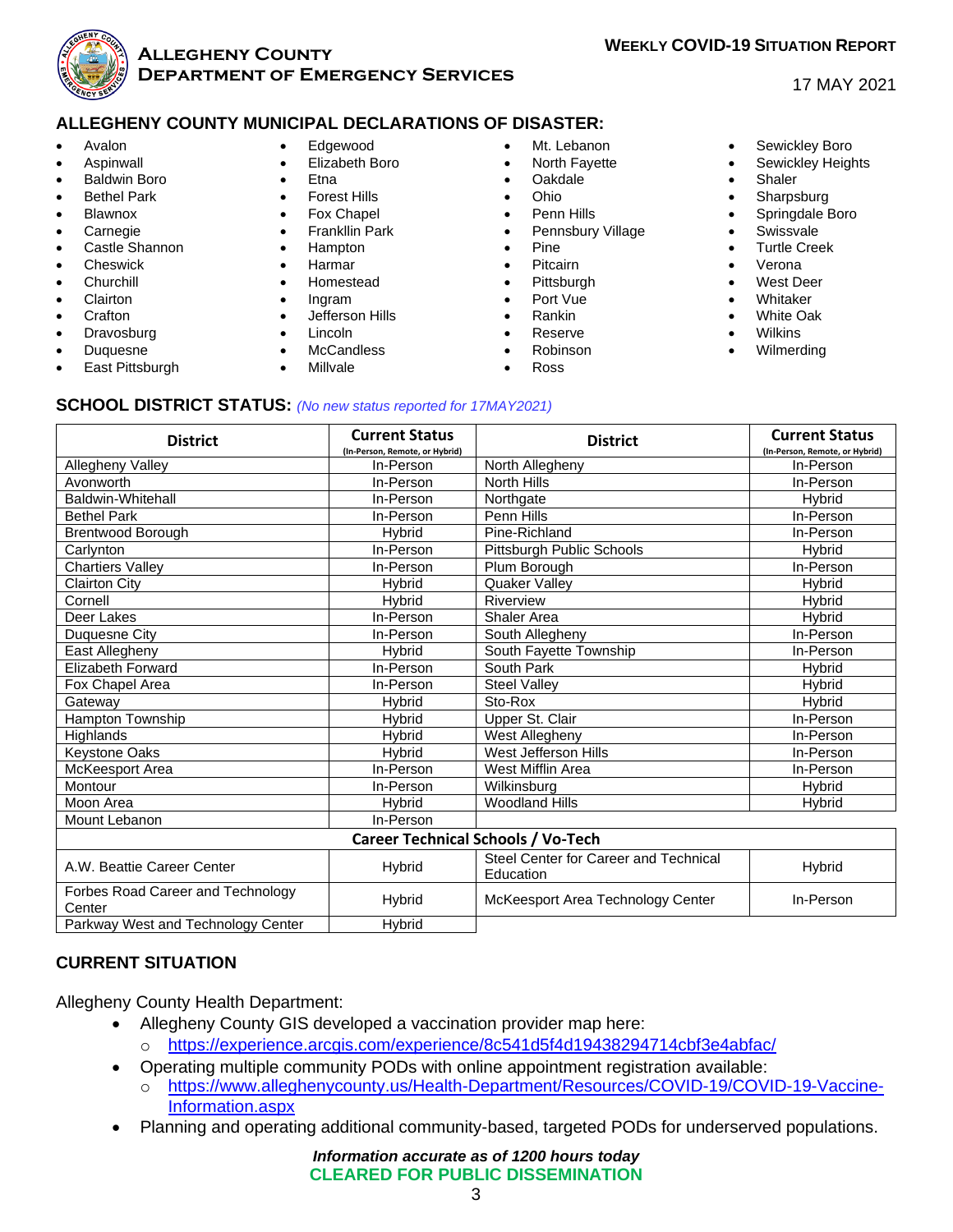

#### **Allegheny County Department of Emergency Services**

17 MAY 2021

- Vaccination planning continuing with community response partners.
- Continuing to assess food facilities for compliance with COVID.
- ACHD continues to provide updated guidance at the following link:
- o [https://www.alleghenycounty.us/Health-Department/Resources/COVID-19/Information-for-](https://www.alleghenycounty.us/Health-Department/Resources/COVID-19/Information-for-Specific-Groups/Information-for-Specific-Groups.aspx)[Specific-Groups/Information-for-Specific-Groups.aspx](https://www.alleghenycounty.us/Health-Department/Resources/COVID-19/Information-for-Specific-Groups/Information-for-Specific-Groups.aspx)

Allegheny County Emergency Services:

- Continue allocation and warehousing of critical PPE.
- ACES staff are facilitating a vaccination POD at the Castle Shannon Fire Department. o Last day of operation is Friday, May 21, 2021

Allegheny County Department of Human Services:

- Continue to assist with vaccine information and roll out; Providing guidance, messaging, and staffing assistance as needed.
- Continue to push put rent relief messages. Applications for new federal rent and utilities relief funding will be accessible starting March 15.
- Continue to monitor and update guidance for Congregate and Long-term Care providers and providers conducting in-person operations.
- Isolation and quarantine facilities continue to operate for shelter and congregate care residents, and we are monitoring a rise in their use.
- Continue to address an increased number of calls for assistance to the Senior Line. Despite increase, assistance remains stable.

#### **Vaccine Distribution:**

All Pennsylvania residents are currently eligible for vaccination. The Allegheny County Health Department is currently offering the Moderna (ages 18 and older) and the Pfizer (ages 16 and older) vaccine at several sites throughout the county.

Individuals may also call PA 2-1-1 Southwest, powered by United Way, from 9 AM to 7 PM daily for assistance in making first and second dose appointments.

• Vaccine Registration Site:<https://vax4.alleghenycounty.us/patient/s/>

For more information:

- ACHD: [https://www.alleghenycounty.us/Health-Department/Resources/COVID-19/COVID-19-](https://www.alleghenycounty.us/Health-Department/Resources/COVID-19/COVID-19-Vaccine-Information.aspx) [Vaccine-Information.aspx](https://www.alleghenycounty.us/Health-Department/Resources/COVID-19/COVID-19-Vaccine-Information.aspx)
- PA DOH:<https://www.health.pa.gov/topics/disease/coronavirus/Vaccine/Pages/Vaccine.aspx>

#### **CRITICAL INFORMATION REQUIREMENTS:**

Vulnerable Care Facility Issues:

• None known at this time.

Positive Cases with First Responders (*impacting service delivery*):

• None known at this time.

Fatalities in excess of capabilities:

• None known at this time.

Critical Infrastructure Issues:

• None known at this time.

*Information accurate as of 1200 hours today* **CLEARED FOR PUBLIC DISSEMINATION**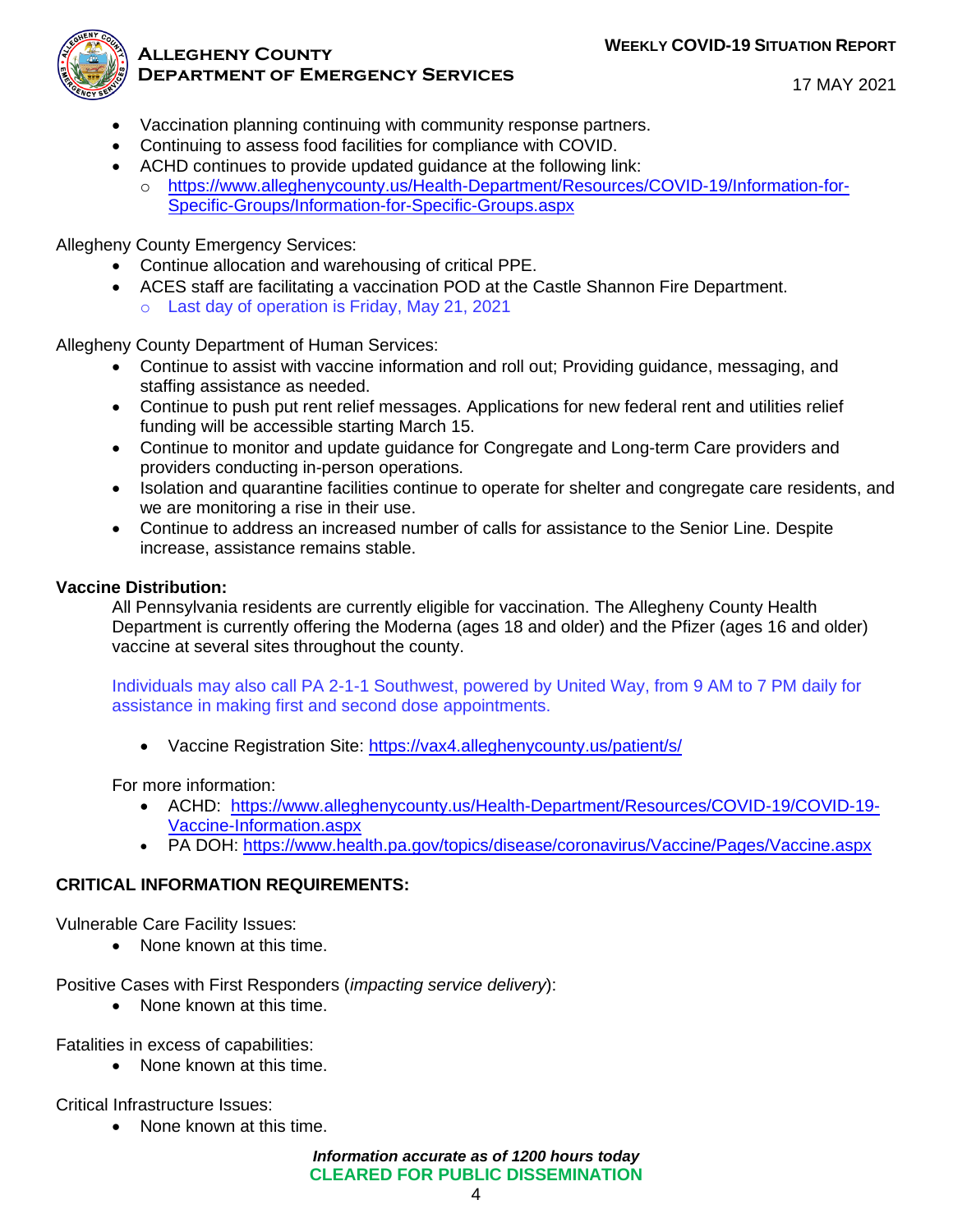

17 MAY 2021

Food/Feeding Program Issues:

• None known at this time.

Vaccination site weather-related impacts:

• None known at this time.

#### **ESSENTIAL ELEMENTS OF INFORMATION:**

Anticipated Unmet Needs:

• None known at this time

Known COVID-19 Testing Sites:

- Allegheny County Community-Based Testing Information: [https://www.alleghenycounty.us/Health-Department/Resources/COVID-19/Information-on-COVID-19-](https://www.alleghenycounty.us/Health-Department/Resources/COVID-19/Information-on-COVID-19-Testing.aspx) [Testing.aspx](https://www.alleghenycounty.us/Health-Department/Resources/COVID-19/Information-on-COVID-19-Testing.aspx)
- Map with locations is available at: <http://alcogis.maps.arcgis.com/apps/Nearby/index.html?appid=472bad5ba19f4247a094d55e712195c8>

Shortages in transients lodging:

• None known at this time.

Abandoned Pets/Domestic Animal Issues:

• None known at this time.

Government absenteeism impacting operations:

• None known at this time.

COVID-19 fraudulent information (*Fake test kits, fake checks, distribution of kits outside normal channels, etc.*):

• None known at this time.

#### **ACCOMPLISHMENTS** (previous 7 days)**:**

#### **Allegheny County Health Department:**

• Scheduled and administered COVID-19 vaccinations to recipients at multiple locations identified here: [https://www.alleghenycounty.us/Health-Department/Resources/COVID-19/COVID-19-](https://www.alleghenycounty.us/Health-Department/Resources/COVID-19/COVID-19-Vaccine-Information.aspx) [Vaccine-Information.aspx](https://www.alleghenycounty.us/Health-Department/Resources/COVID-19/COVID-19-Vaccine-Information.aspx)

#### **Allegheny County Emergency Services:**

- ACES Staff facilitated vaccination PODs:
	- o May 10 to May 15: 1,644 vaccinations administered
	- o Running Total: 40,308
- Continued support of ACHD activities and other partner organizations.

#### **Allegheny County Human Services:**

- The utilities portion of the rent assistance program is now available. Those who need utilities payment assistance can log back into their account if they've already applied for rental assistance and indicated a need for utilities assistance as well, or new assistance seekers can apply as part of the regular rent relief process at:<https://covidrentrelief.alleghenycounty.us/>
- Sent informational updates on the new rent relief funding; collecting email addresses/phone numbers of interested potential participants.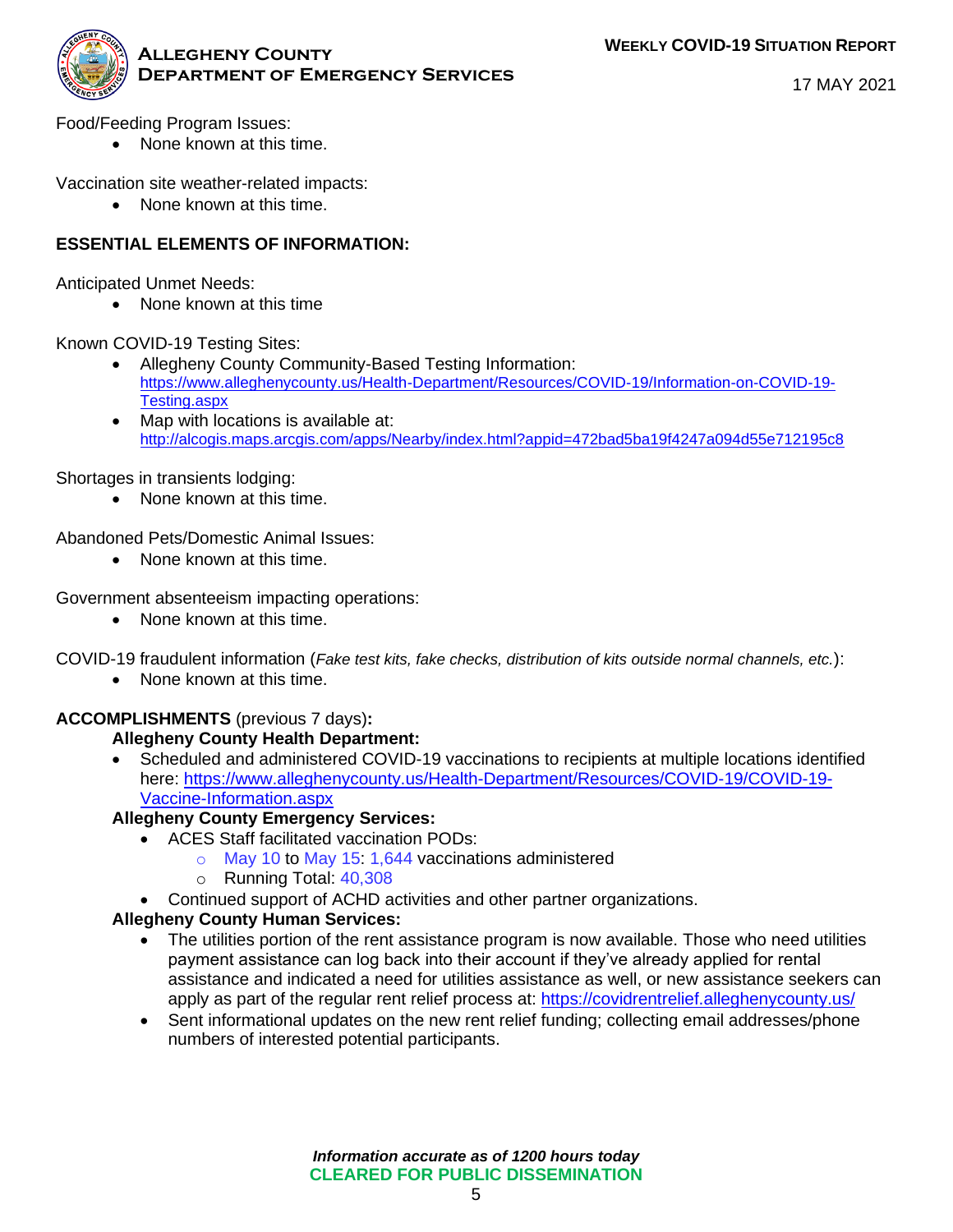

#### **Allegheny County Department of Emergency Services**

17 MAY 2021

#### **CHALLENGES:**

#### **Allegheny County Health Department:**

• Demand at vaccine clinics is reducing resulting in unfilled appointment slots.

#### **Allegheny County Emergency Services:**

• None known at this time.

#### **Allegheny County Human Services:**

- Childcare facilities closed due to pandemic have impacted more than 500 children whose families receive a childcare subsidy. These families have been forced to turn to other childcare alternatives and lose out on subsidy funding.
- Ensuring a smoother roll out of new round of rent relief funding, especially for those who are not digitally connected or harder to reach communities.

#### **PLANNED ACTIVITIES** (next 7 days)**:**

#### **Allegheny County Health Department:**

• Continue to assess and adjust operations going forward.

#### **Allegheny County Emergency Services:**

- Demobilizing the Castle Shannon Vaccination Clinic on May 21, 2021.
- After Action Review of the CBTS has begun in order to evaluate recommendations for improvement as it may relate to future operations and mass vaccination.

#### **Allegheny County Human Services:**

- Applications for federal rent relief will be available online beginning March 15.
- Informational materials will be made available to providers to help promote the program.
- We continue to push information about the program out to people who have signed up for emails and texts.

#### **RUMOR CONTROL:**

- FEMA COVID-19 Rumor Control webpage:<https://www.fema.gov/coronavirus-rumor-control>
- Allegheny County COVID-19 Rumor Control webpage: [https://www.alleghenycounty.us/Health-](https://www.alleghenycounty.us/Health-Department/Resources/COVID-19/Rumor-Control.aspx)[Department/Resources/COVID-19/Rumor-Control.aspx.](https://www.alleghenycounty.us/Health-Department/Resources/COVID-19/Rumor-Control.aspx)

#### **ADDITIONAL INFORMATION:**

- **Allegheny County First Responder COVID-19 Screening Help Line: 412-681-6669, Option 3**
	- o Questions regarding potential First Responder exposure and procedures can call the above number.
		- o This Help Line can now set up testing for first responders.

#### **LINKS:**

- Allegheny County Health Department COVID-19 Page: [https://www.alleghenycounty.us/health](https://www.alleghenycounty.us/health-department/resources/covid-19/covid-19.aspx)[department/resources/covid-19/covid-19.aspx](https://www.alleghenycounty.us/health-department/resources/covid-19/covid-19.aspx)
- PA DOH COVID-19 Information Page: <https://www.health.pa.gov/topics/disease/coronavirus/Pages/Coronavirus.aspx>
- PA DCED Business-to-Business Interchange Directory: [https://dced.pa.gov/pennsylvania-covid-19-ppe](https://dced.pa.gov/pennsylvania-covid-19-ppe-supplies-business-2-business-b2b-interchange-directory/)[supplies-business-2-business-b2b-interchange-directory/](https://dced.pa.gov/pennsylvania-covid-19-ppe-supplies-business-2-business-b2b-interchange-directory/)
- CDC COVID-19 Information Page:<https://www.cdc.gov/coronavirus/2019-ncov/index.html>